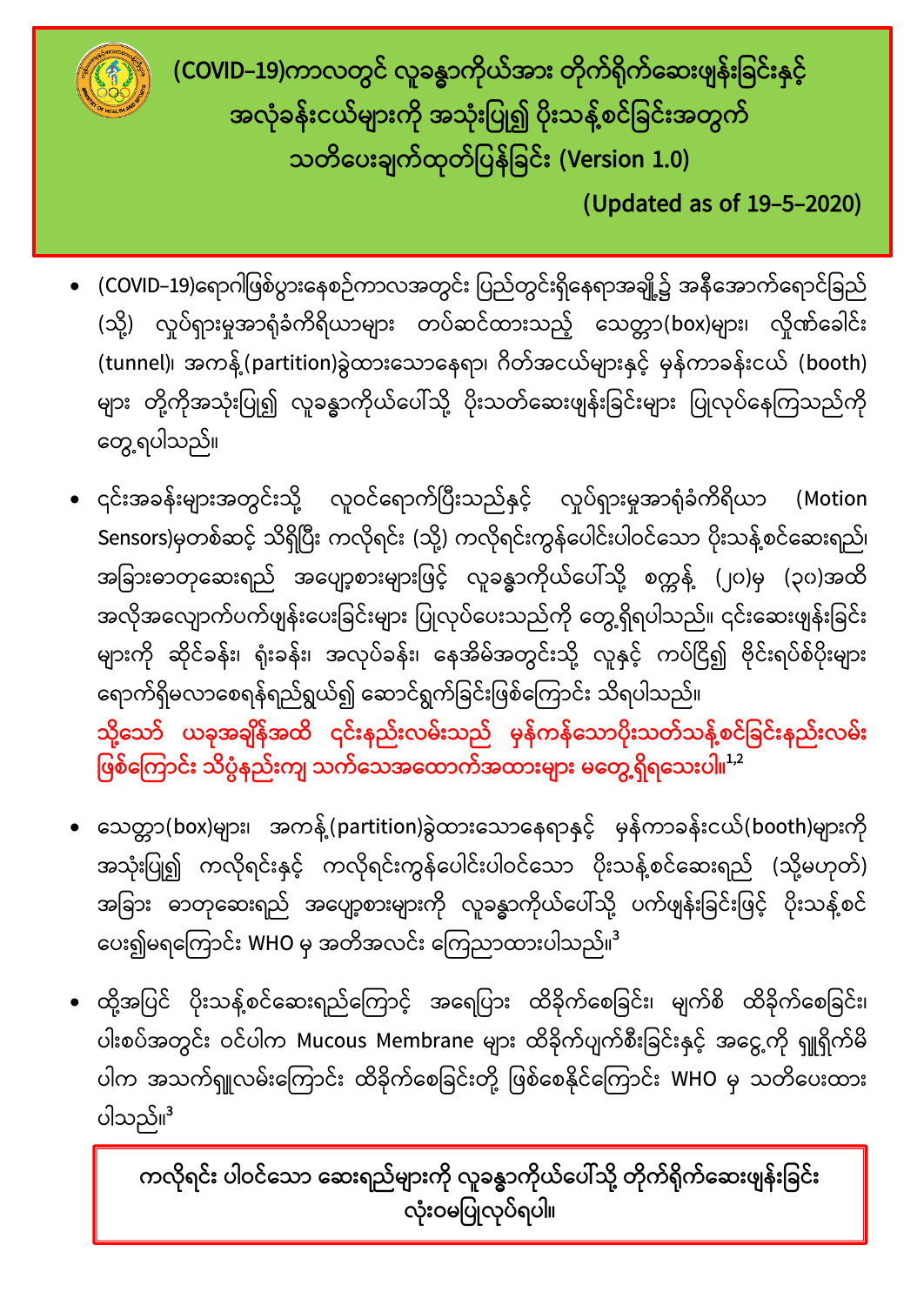- ကလိုရင်းပါဝင်သော ပိုးသန့်စင်ဆေးရည်သည် လူ့ခန္ဓာကိုယ်တွင် ဘေးဥပဒ်ဖြစ်စေနိုင်သော ကြောင့် ကလိုရင်းဆေးမှုန့်နှင့် ဆေးရည်များအား ပိုးသတ်ရန်အတွက် ဆေးဖျော်၊ ဆေးဖျန်း သည့်အချိန်တွင်ပင် <mark>တစ်ကိုယ်ရေ ကာကွယ်ရေးပစ္စည်းများကို စနစ်တကျ ဝတ်ဆင်ရမည</mark>် ဖြစ်ပါသည်။
- (COVID–19)ကိုဖြစ်စေသော ကိုရိုနာဗိုင်းရပ်စ်သည် ကြေးနီပေါ်တွင်(၄)နာရီခန့်အထိလည်းကောင်း၊ ကဒ်ထူပြားပေါ်တွင် (၂၄) နာရီခန့်အထိလည်းကောင်း၊ ပလတ်စတစ်နှင့် စတီးလ်များပေါ်တွင် (၇၂)နာရီအထိလည်းကောင်း အသက်ရှင်တင်ကျန်နိုင်သည်ဟု ကမ္ဘာ့ကျန်းမာရေးအဖွဲ့ကြီး(WHO) မှ ထုတ်ပြန်ထားပါသည်။<sup>1,3</sup>
- အရာဝတ္ထုများ (ဥပမာ– ကြမ်းပြင်...စသည်)၏ မျက်နှာပြင်များပေါ်တွင် ကပ်ငြိရှင်သန်နိုင် သော (COVID–19)ရောဂါကို ဖြစ်စေသည့် ကိုရိုနာဗိုင်းရပ်စ်ပိုးများကို–
	- $\circ$  အစွန်းချွတ်ဆေးအရည် [Sodium hypochlorite 0.1%(1000 ppm)]
	- $\circ$  အစွန်းချွတ်ဆေးအမှုန့် [Calcium hypochlorite 0.1%(1000 ppm) ]
	- o 70% Ethyl Alcohol
	- ဆပ်ပြာ နှင့် ရေ တို့ကိုအသုံးပြု၍ ပိုးသတ်သန့်စင်နိုင်ပါသည်ဟု

US CDC နှင့် WHO တို့မှ ထုတ်ပြန်ထားပါသည်။<sup>3,5</sup>

**လူခန္ဓာကိုယ်နှငဴ် အဝတ်အစာဵမျာဵ ပိုဵသတ်သန့်စင ်ရန်အတွက် -**

- **အဝတ်အထည်မျာဵကို ဆပ်ြပာနှင်ဴ (၃၀)မိနစ်စိမ်၍ ချက်ချင်ဵေလျှော်ဖွပ်ပပီဵ အေြခာက်ခဳြခင်ဵ**
- ◆ လူ့အရေပြားနှင့် ခန္ဓာကိုယ်ကို ရေနှင့် ဆပ်ပြာကို အသုံးပြု၍ ရေချိုးသန့်စင်ခြင်း **တို့သည် အထ ိေရာက်ဆုဳဵနှငဴ် ေဘဵအကင်ဵဆုဳဵနည်ဵလမ်ဵ ြဖစ်ပါသည်။**
- အရက်ပြန်(သို့မဟုတ်)ကလိုရင်းပါဝင်သောပိုးသတ်ဆေးရည်များကို ခန္ဓာကိုယ်ပေါ်သို့ ပက်ဖျန်း ခြင်းက လူ့ခန္ဓာကိုယ်အတွင်းသို့ ဝင်ရောက်ပြီးသော (COVID–19)ရောဂါကို ဖြစ်စေသည့် ကိုရိုနာ ဗိုင်းရပ်စ်ပိုးကို မသေစေနိုင်ပါ။
- ကိုရိုနာဗိုင်းရပ်စ်ပိုးရှိသောသူ၏ လူခန္ဓာကိုယ်ပေါ်သို့ ပိုးသတ်ဆေးပက်ဖျန်းထားစေကာမူ အဆိုပါ ပိုးရှိသူ နှာချေ၊ ချောင်းဆိုးခြင်း၊ စကားပြောခြင်းတို့မှ ထွက်လာသည့် ရောဂါပိုးပါရှိသော အစက်အမှုန်များသည် အခြားသူထံသို့ အသက်ရှူလမ်းကြောင်းမှတစ်ဆင့်ဖြစ်စေ၊ ၎င်းအစက် အမှုန်များကို ကိုင်တွယ်မိသည့်လက်နှင့် မျက်စိ၊ နှာခေါင်း၊ ပါးစပ်တို့ကို ကိုင်တွယ်မိခြင်းမှ တစ်ဆင့်ဖြစ်စေ ကူးစက်နိုင်ပါသည်။ သို့ဖြစ်ပါ၍ လူခန္ဓာကိုယ်ပေါ်သို့ ပိုးသန့်စင်ဆေးရည်များ ဖျန်းခြင်းသည် ကိုရိုနာဗိုင်းရပ်စ်ရောဂါကူးစက်မှုကို ကာကွယ်နိုင်ခြင်းမရှိဘဲ အန္တရာယ်ကိုသာ ဖြစ်စေနိုင်ပါသည်။ l